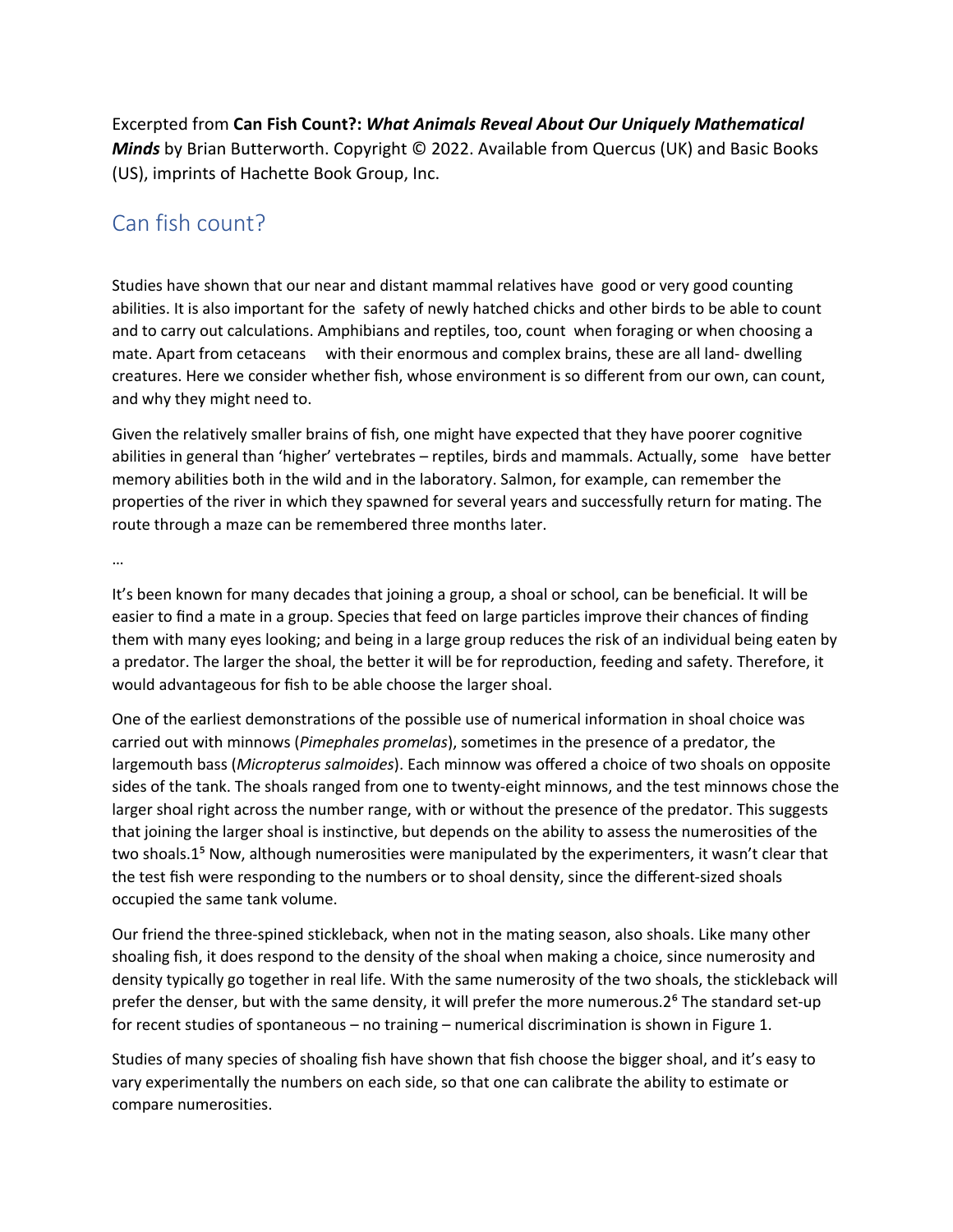Here's one study that I did with my friends at Padua University using the apparatus shown in Figure 1. The subjects in our experiment were guppies (*Poecilia reticula*). We had a particular objective in this study to see if these small fish had two numerosity recognition systems, as it was claimed for other vertebrates including us



Figure 1. Three-tank method. The test fish is in the central transparent tank and the shoals are in the transparent side tanks. Which side will the fish go to? No training is needed: the fish will spontaneously choose the side with more fish. $3^7$ 

humans: one small numerosity system and one for larger numerosities. As I noted in other chapters, the small numerosity system, sometimes called the 'subitizing' system for numerosities, has two interesting characteristics. First, it is virtually error-free, and in humans, very fast. Second, when comparing two numerosities there is no ratio effect. That is, it is just as easy to select the larger set with four objects compared with three objects, as compared with one object. For numerosities greater than four, the ratio effect kicks in, so that comparing nine with five objects is more accurate and faster than comparing nine with eight objects.

We first tested this hypothesis with Italian students. We didn't, of course, immerse them in tanks of water, nor ask them to compare shoals of fish, but to select the larger of two arrays of dots presented successively. We measured their accuracy and the speed of these judgements. $3<sup>7</sup>$ 

We found what many other studies have reported, namely that for small numerosities there was no effect of the ratio between the two arrays on either accuracy or speed, while for larger numerosities there was a ratio effect for both of these measures. In humans, the brain processes large and small numerosities differently.4⁸

Are these two systems present in the guppy brain?

It turns out that they are. What is more, the two systems are present at birth. We tested 100 one-dayold fish and 140 'experienced subjects'. Here are the numerosities and the ratios we used:

| .67<br>$\sim$<br>atios<br>-к;<br>51.<br>.<br>,.JU<br>ے ۔ |
|----------------------------------------------------------|
|----------------------------------------------------------|